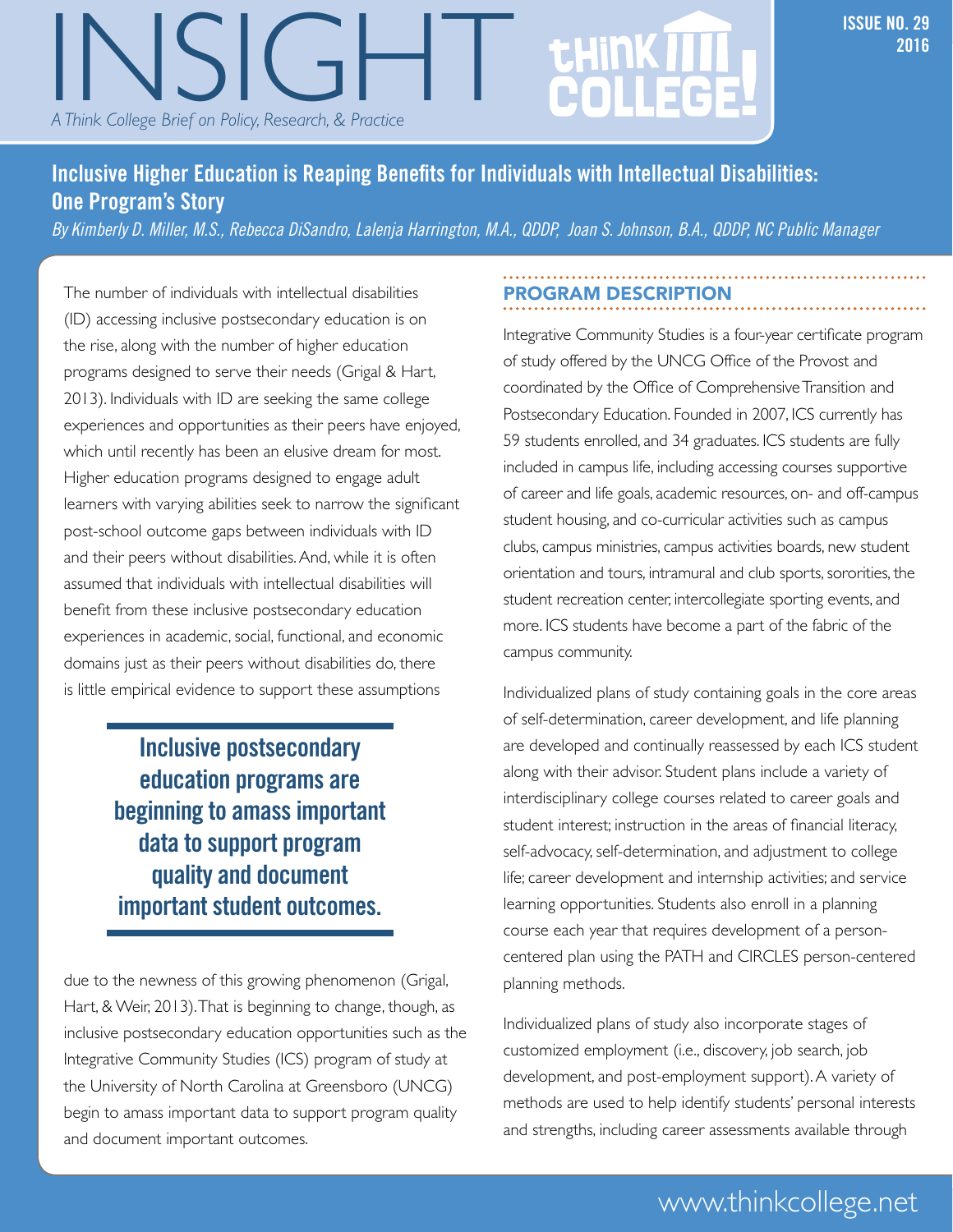the Career Services Office. Strengths are used to inform their internship search and selection, UNCG course selection, and career research activities. With support through coursework, career instructors, and internships, students develop relationships with potential employers where there are strong career interests. Support is provided as needed to students who work while in college, and a Senior Capstone Project helps them to develop a customized employment plan to identify post-graduate steps for securing employment of their choice after graduation.

ICS students live among the general UNCG student body in either residential housing or in privately owned apartment complexes adjacent to the university campus that are for college students only. They are randomly assigned roommates from the general population, unless they have found specific college students with whom they wish to share housing. A combination of paid and non-paid supports assist ICS students in having a comprehensive university experience that prepares them for life after graduation, and encourages the development of natural supports. This living environment provides students opportunities to test out supports/independence in an environment with a safety net.

Students learn to problem-solve rather than have problems solved for them using the strategy of supported decision making, which teaches students how to manage their own lives, using supports agreements. They practice and take responsibility for their own decisions, and learn to communicate with their families as adults.

Individualized plans of study also identify goals related to topics such as campus safety, health and wellness, relationship building, budgeting, etc. UNCG's unique partnership with Beyond Academics, a nonprofit agency, is used as needed to support the attainment of those goals that are required to live independently in the college environment and beyond. The Senior Capstone Project then identifies progress with these goals, as well as post-graduate plans for living independently in the community.

#### MEASURING POST-GRADUATION **OUTCOMES**

A systematic approach to gathering post-graduation outcome information on graduates of ICS was implemented in the spring of 2014. Data are collected on employment, independent living, and community involvement outcomes of students who have graduated at 6-month, 12-month (1-year), 18-month, 2-year, 3-year, 4-year, and 5-year time intervals post-graduation.





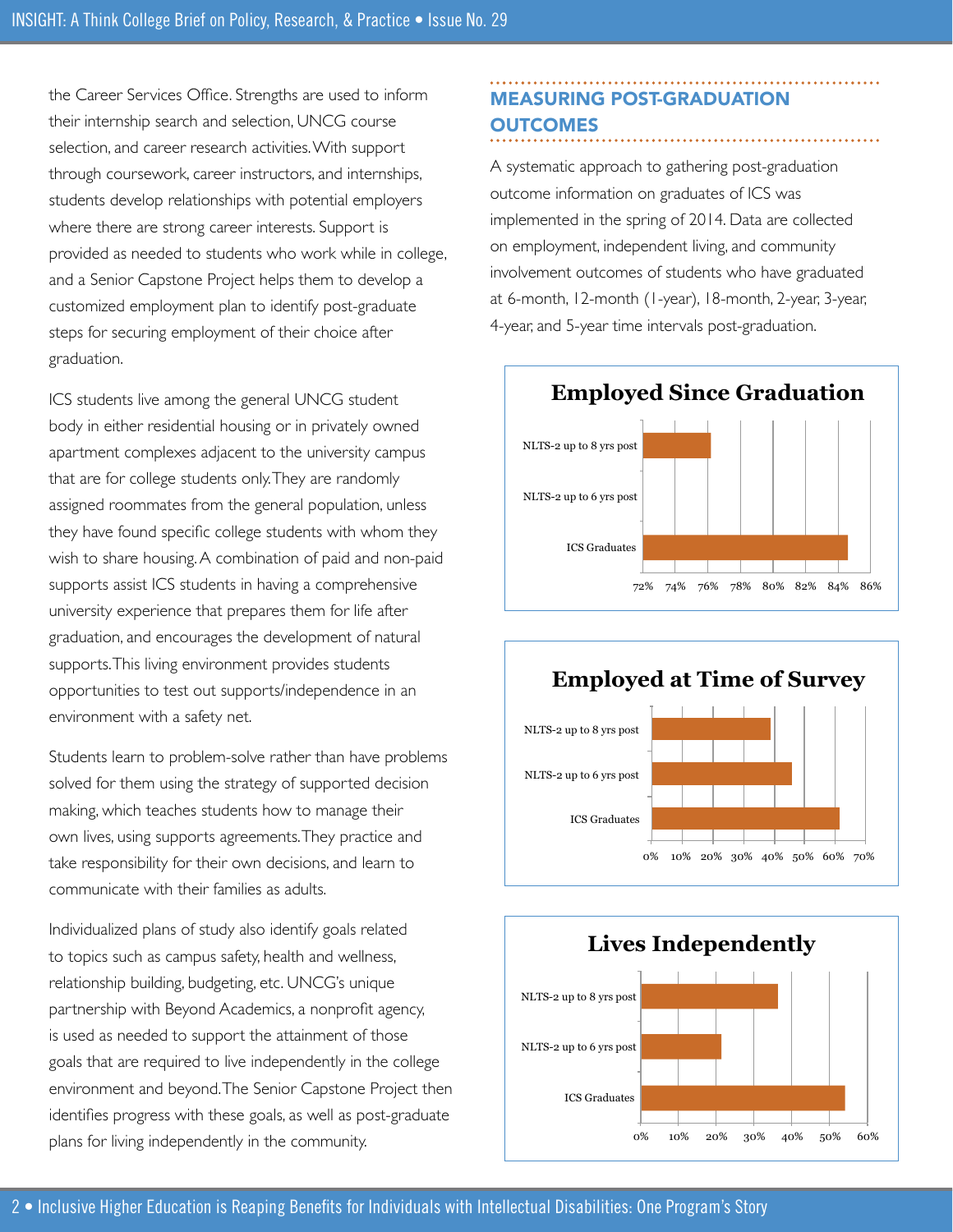#### PARTICIPANTS

As of the end of the 2013–2014 academic year, there were 23 graduates of ICS (6 in 2011, 4 in 2012, 4 in 2013, and 9 in 2014). Seventeen of these individuals provided informed consent, allowing the evaluator to contact their parents/ guardians to collect post-graduation outcome data. One of these graduates, unfortunately, has since passed away, leaving a potential participant pool of 16.

# MEASURE

An online survey was developed to collect information regarding the graduates' employment, independent living, and community involvement. Survey questions were adapted from the National Longitudinal Transition Study-2 (NLTS-2) related to the target variables of employment since graduation; current employment; graduate's living arrangement (e.g., alone or with a spouse or roommate, with a parent or legal guardian); whether the graduate had a savings account, a checking account and wrote their own checks, and/or had a debit or credit card in their own name; participation in community group activities (e.g., religious groups, sports teams, or dance or art lessons); performance of volunteer or community service; whether they were registered to vote; and whether they had a driver's license or learner's permit.

#### PROCEDURES

While it was our preference to collect post-graduation data directly from graduates, it was found to be difficult to maintain direct contact with all graduates. For logistic and consistency purposes, the decision was made to collect data from parents/guardians of the graduates, as they tended to have more stable contact information. Graduates of the ICS course of study were asked to complete an informed consent form that would grant the researcher permission to contact their parents/ guardians for the purposes of this study. If the graduate granted consent, an email containing information about



#### **Has a Checking Account and Writes His/Her Own Checks**





#### **Participated in a Community Activity in the Last 12 Months**

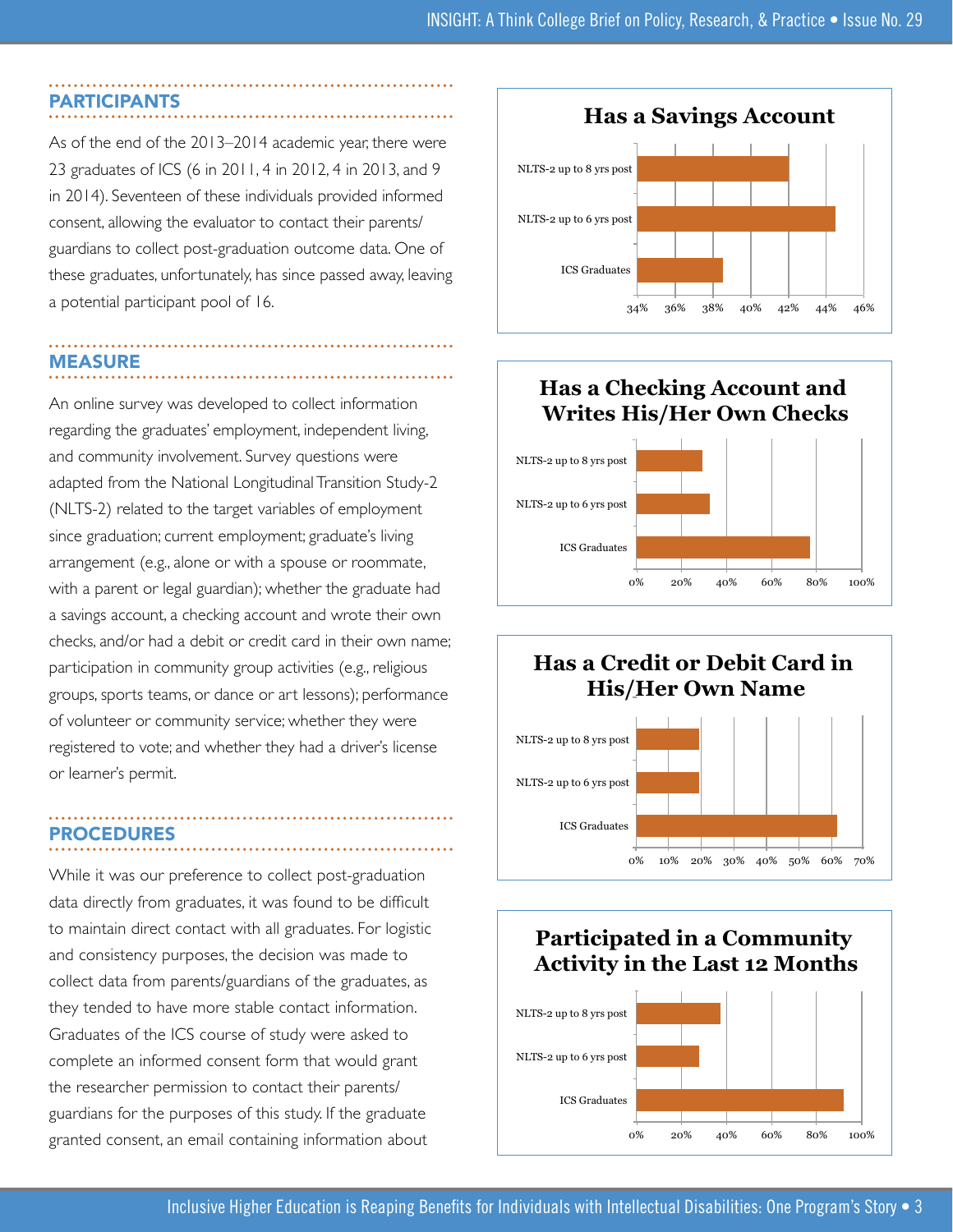the research and a link to the online survey was sent to the graduate's parent/guardian. A reminder email was sent to all potential respondents approximately 7 days after the initial email. Data reported here was collected in May and December 2014. Data were aggregated so that the most recent information on each participating graduate is reported.

## RESULTS

Across the two data collection points, 13 graduates were represented. Two were 3 years post-graduation, three were 2 years post-graduation, one was 18 months postgraduation, one was 12 months post-graduation, and six were 6 months post-graduation. Graduates represented in the aggregate data were comparable to all graduates of the program, with the exception of race where Caucasians were represented slightly more than among the full ICS graduating population. Primary diagnoses included intellectual disability (85.6%) and autism (15.4%), with an average IQ of 52.7 (sd=7.96). Fifty-four percent of the represented graduates were male, with 69.2% being Caucasian.

Regarding employment, 84.6% of the graduates had been employed at some time since graduating from UNCG. At the time of data collection, 61.5% were currently employed. Nearly 54% were living independently or semi-independently (i.e., not living with a parent or family member or guardian, in an institution, or in a group home). Nearly 77% had a checking account and were writing their own checks, 61.5% had a credit or debit card in their own name, and 38.5% had a savings account. Over 92% of the graduates had participated in a community group in the prior 12 months (or 6 months if only 6 months post-graduation), and 92.3% had completed volunteer or community service. While only 7.7% had a driver's license or a learner's permit, 100% were registered to vote. The ten figures compare these findings to those of the NLTS-2 findings.

#### **Completed Any Volunteer or Community Service in Last 12 Months**



#### **Has a Driver's License or Learner's Permit**





#### IMPLICATIONS

While these findings are based on a small sample size and across a limited amount of time, they are an initial demonstration of the outcomes that may be reaped by individuals with ID engaging in inclusive higher education. Taken with other reported outcomes (e.g., Grigal, Hart, Smith, Domin, & Sulewski, 2015; Moore & Schelling, 2015; Ross, Marcell, Williams, & Carlson, 2013), there is now a growing body of evidence that individuals with ID have more to gain from inclusive higher education than just enjoying typical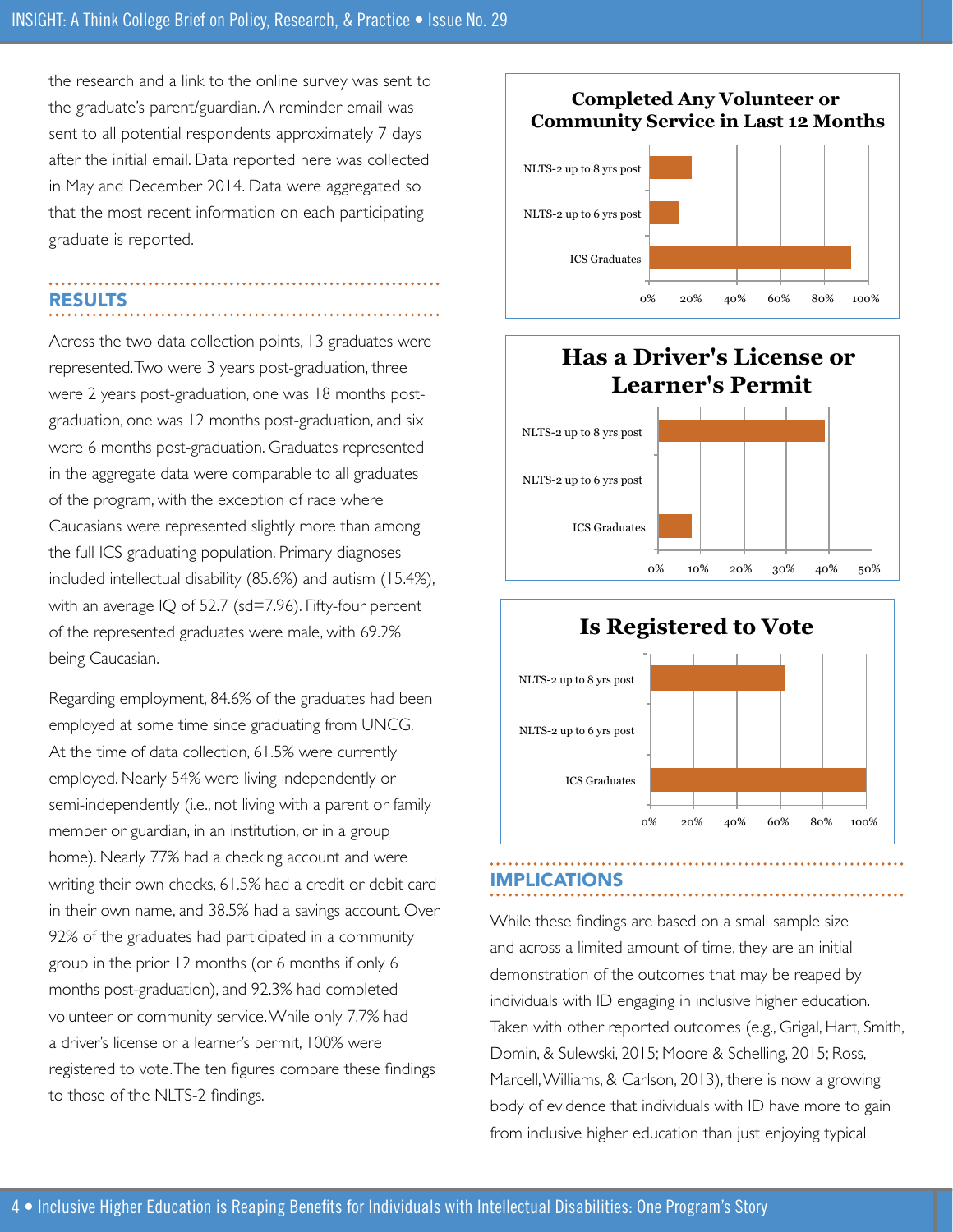college life among their peers. ICS credits the outcomes reported here to several essential elements of the program: individualized program of study, person-centered planning, stages of customized employment experiences, student housing in an independent living setting, supported decision making, and the unique partnership between the university and the nonprofit Beyond Academics for the development of strong independent living skills and strategies.

Reflecting on these outcome data can assist in refining the curriculum framework of the program to ensure that it supports positive outcomes for students in terms of working, living, and being actively engaged in the community. Sharing positive practices and challenges will strengthen the system of higher education for students with ID—that's a "win" for the community of educators associated with postsecondary education options for students with intellectual disabilities.

#### **Graduate Rebecca DiSandro's Success Story**

**Personal goals: "To meet new friends, live independently, and to graduate."**

#### **Outcomes:**

- Employed by Apex Analytix in a data entry position before graduating from UNCG. "Having a college experience is important because I got to take classes and have internships that helped me make decisions about my career. Being on the computers is one of my hobbies, so I love my job!"
- Lives with a roommate (also a graduate of ICS) in a townhouse. "I got to learn how to live independently by learning independent skills thanks to Beyond Academics."
- Friendship and community participation: "One of my best moments at UNCG was when I met my best friend from UNCG, Mary Kate, in the Peer Companion program. I got to go to her wedding and I am 'Aunt Rebecca' to her twin baby girls… I can literally walk to my job and go to the grocery store, other stores, and Starbucks

whenever I want." Rebecca also joined a church while at UNCG and continues to be actively involved there.

**Rebecca's message to others:**  "Going to UNCG was one of the best experiences that I have had in my entire life! College is an awesome and amazing experience to have in your life. You will meet a lot of new friends and you will feel accomplished and excited when you graduate from college!"



Rebecca and a college friend on campus at UNC Greensboro.